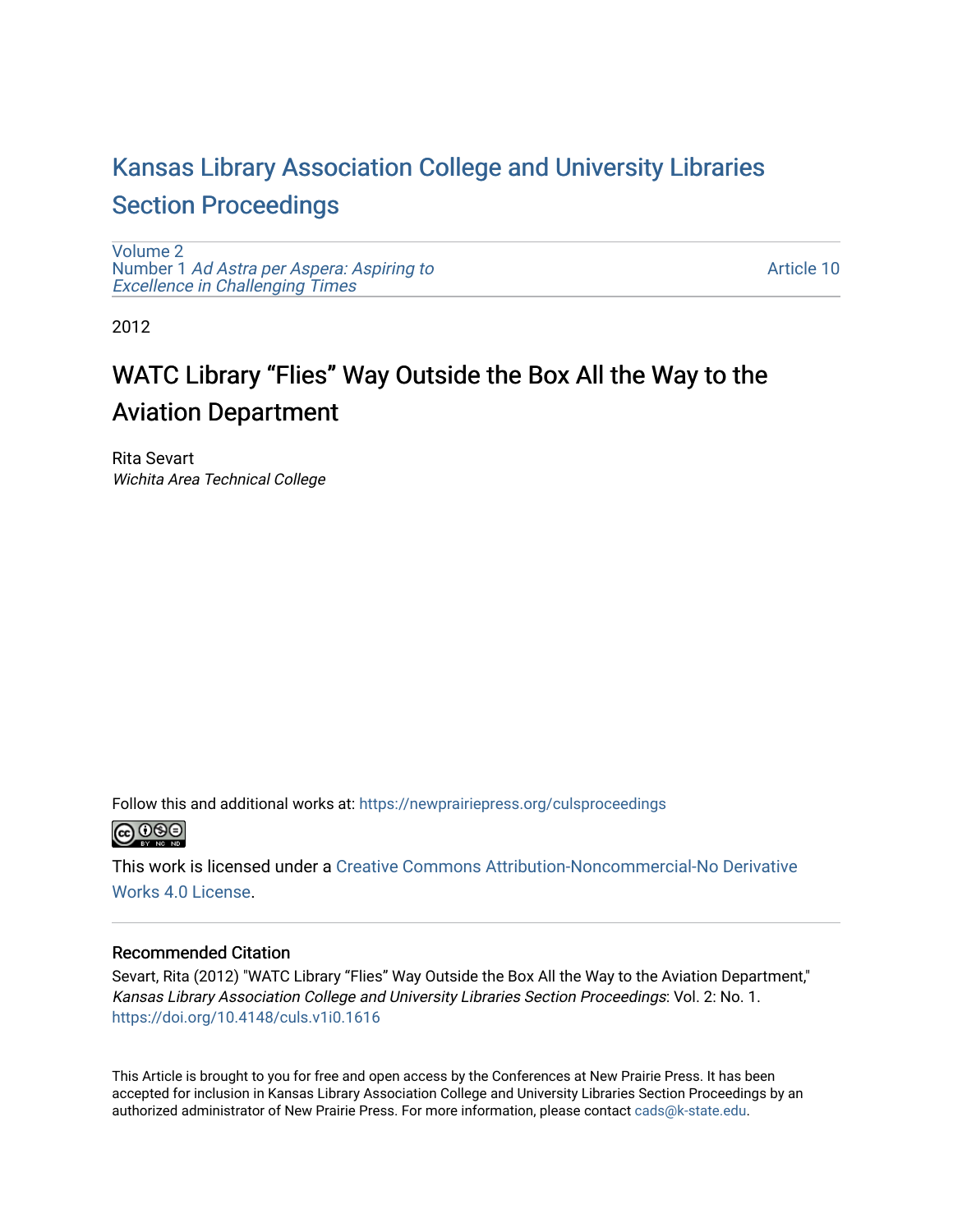# WATC Library "Flies" Way Outside the Box All the Way to the Aviation Department

## Abstract

When the Library asked the Aviation department, "What can we do for you?" the response was, "Can you help straighten out a tool area?" Using ACRL standards as a guide, the Library was able to gain approval, make contacts, and provide services in a non-traditional partnership project.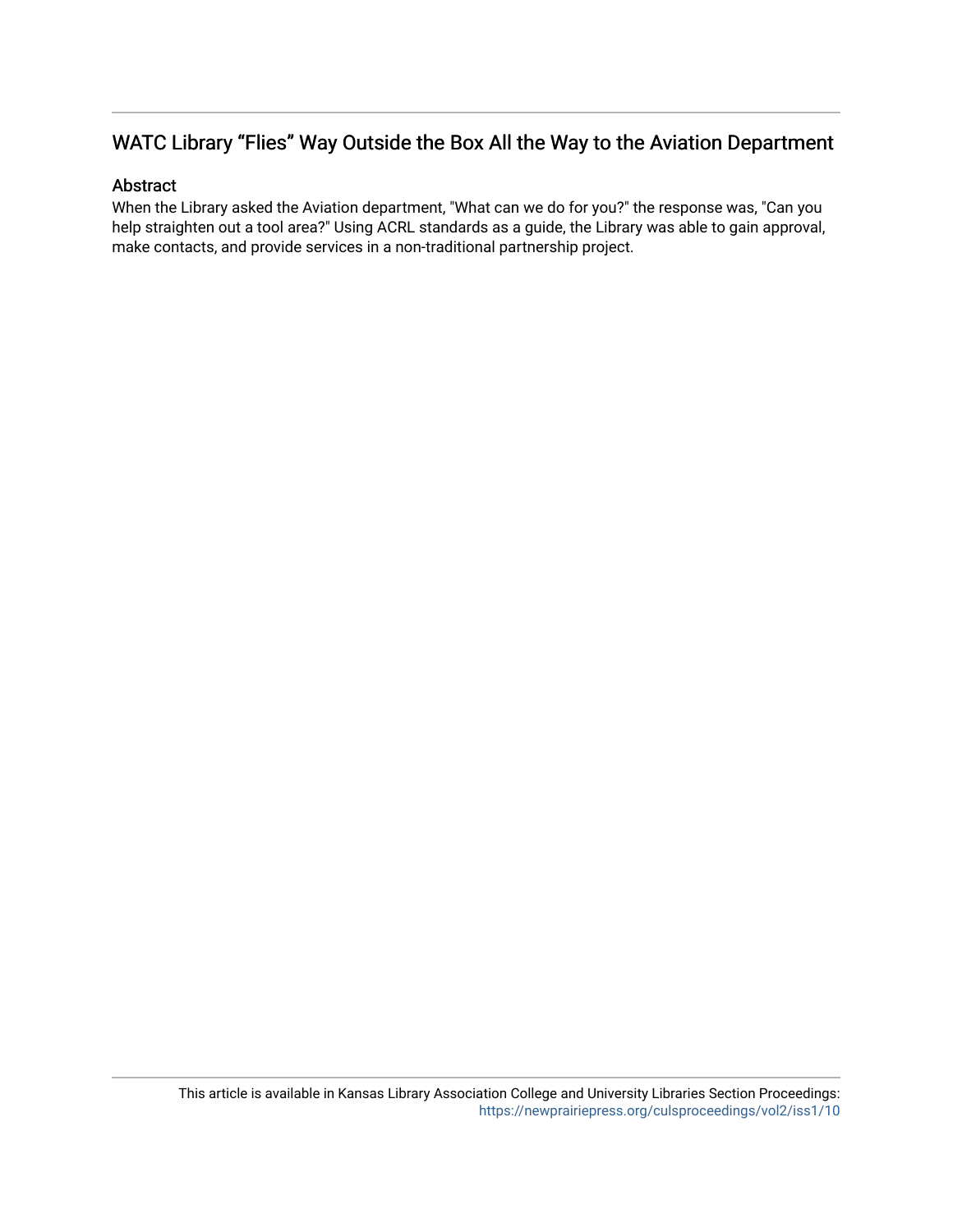

Volume 2, 2012

*Ad Astra per Aspera: Aspiring to Excellence in Challenging Times* 

# **WATC Library "Flies" Way Outside the Box All the Way to the Aviation Department**

Rita Sevart Wichita Area Technical College Wichita, Kansas

#### **Abstract**

 When the Library asked the Aviation department, "What can we do for you?" the response was, "Can you help straighten out a tool area?" Using ACRL standards as a guide, the Library was able to gain approval, make contacts, and provide services in a non-traditional partnership project.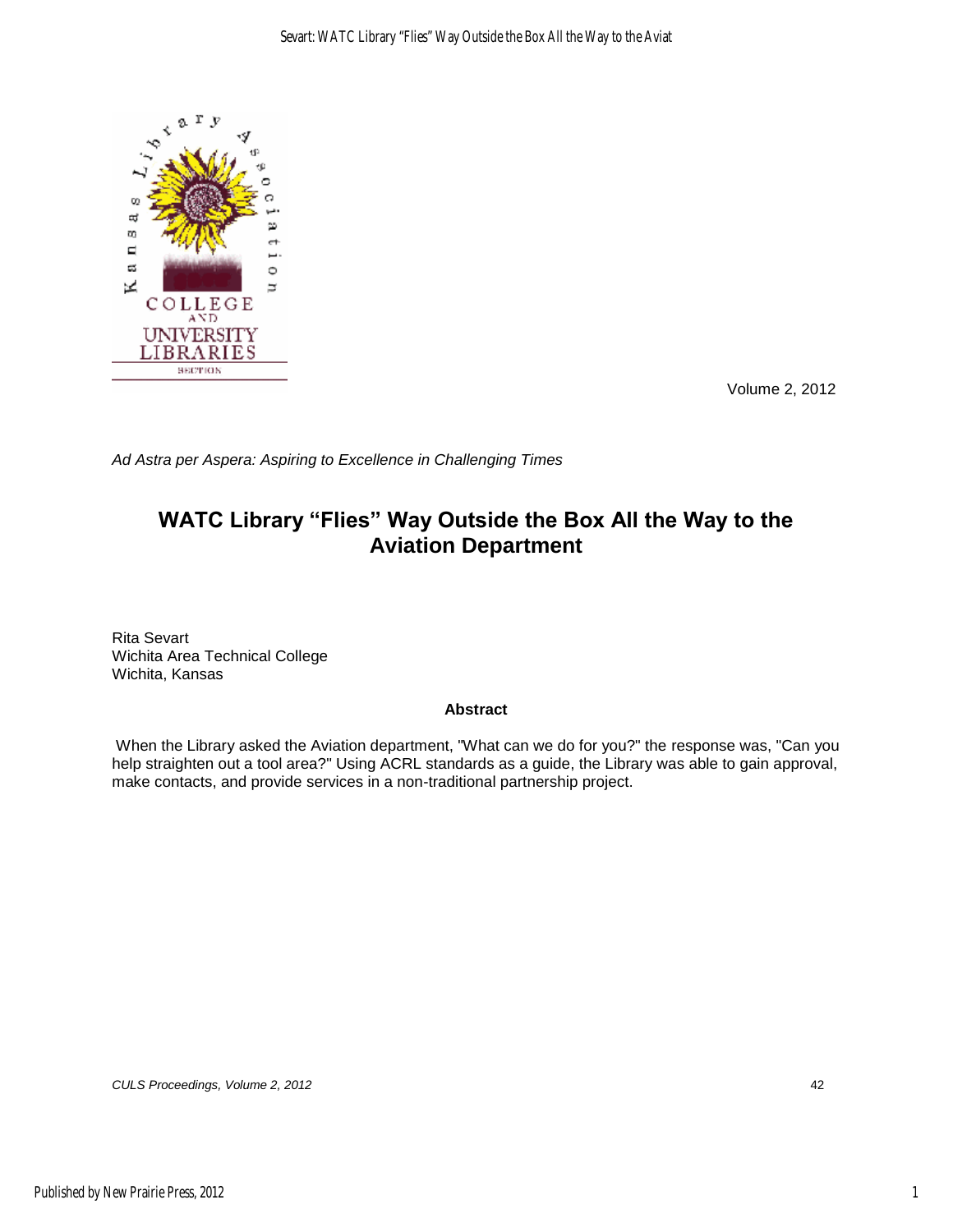The academic library of a technical college has specific areas of expertise that can be utilized to propel the Library"s presence into college departmental areas that may not consider the Library as a partner. ACRL recently approved new *Standards for Libraries in Higher Education* (ALA, October 2011), and the Library has a responsibility to practice these standards. The expectation of a professional level of expertise within these standards can form a justification for the Library when advocating for providing non-traditional services.

The Library for Wichita Area Technical College is located at a campus that deals primarily with students involved in the Medical and Allied Health programs and General Education classes that are comparable to any other two-year college. All courses are accredited and the Library follows the standards that go along with the accreditation. Another campus, approximately 20 minutes away, deals with Technical programs only. The major area is Aviation which includes Airframe and Power-plant licensing, maintenance, avionics, coatings and painting. The plan for the Library was to promote itself to the technical programs, with special emphasis on the Aviation area.

It began as a question of "How can the Library help you?" I posed this question to several Aviation faculty at an all-campus open house. The response came from the teacher in charge of the tool area and the FAA (Federal Aviation Agency) library. "I need some help organizing and checking out tools." At about the same time, a comment was made by a Tech Sergeant at McConnell Air Force Base to me that they check out tools just like a library. These two comments sparked an idea to utilize the LS (library system) to check out tools. The WATC teacher thought this was a way to help solve his problems. Together, we were allowed to tour the tool crib at McConnell Air Force Base. It was determined by the teacher that he learned much about sorting, organizing, and logistics from the Air Force tour and I was able to compare the Air Force system to the LS and found much in common.

The Library and Air Force both used a computerized system, with wands and barcodes. Both systems could check for overdue items, patron usage, due dates, inventory, and other standards of a library operation. The ways they differed were the type of items that were being checked out and the length of time for checkout. The Air Force operated on a daily checkout for all items, while the Library operated on a flexible checkout, depending on the item; most were for a month. The Air Force had to deal with consumables. Those were items that were recorded in an inventory system, but not checked out through their computer checkout.

### **Resource to Assist in the Presentation of the Project**

With the information gained from the tour, we made a plan to present the idea for partnership to the administration. The Academic Vice-President and Dean of Aviation were willing to listen and interested in having a computerized checkout system, but they weren"t absolutely confident the Library should be involved. The Library referred to the ACRL *Standards for Libraries in Higher Education* (ALA, October 2011) as a reference and found specifics to justify the plan.

According to the External Relations Standard, *the Library communicates with the campus community regularly* (ALA October, 2011). Prior to the building of the NCAT campus, the Aviation department had been located at two separate buildings in different areas of the city. There was no library for them and their tool areas were small. The Library needed to grow into an awareness of the Library to the Aviation Department and the checkout system would be the beginning of that awareness.

The Institutional Effectiveness Standard states that the "Library contributes to student recruitment, retention, and academic success "(ALA October, 2011)*.* Since WATC promoted itself as a state-of-the-art facility for aerospace, it was counter-productive for the students to be using sign-out sheets that were hard to track, and antiquated for statistical gathering. The checkout system would be in view when prospective students toured and it could be shown to other stakeholders of the college.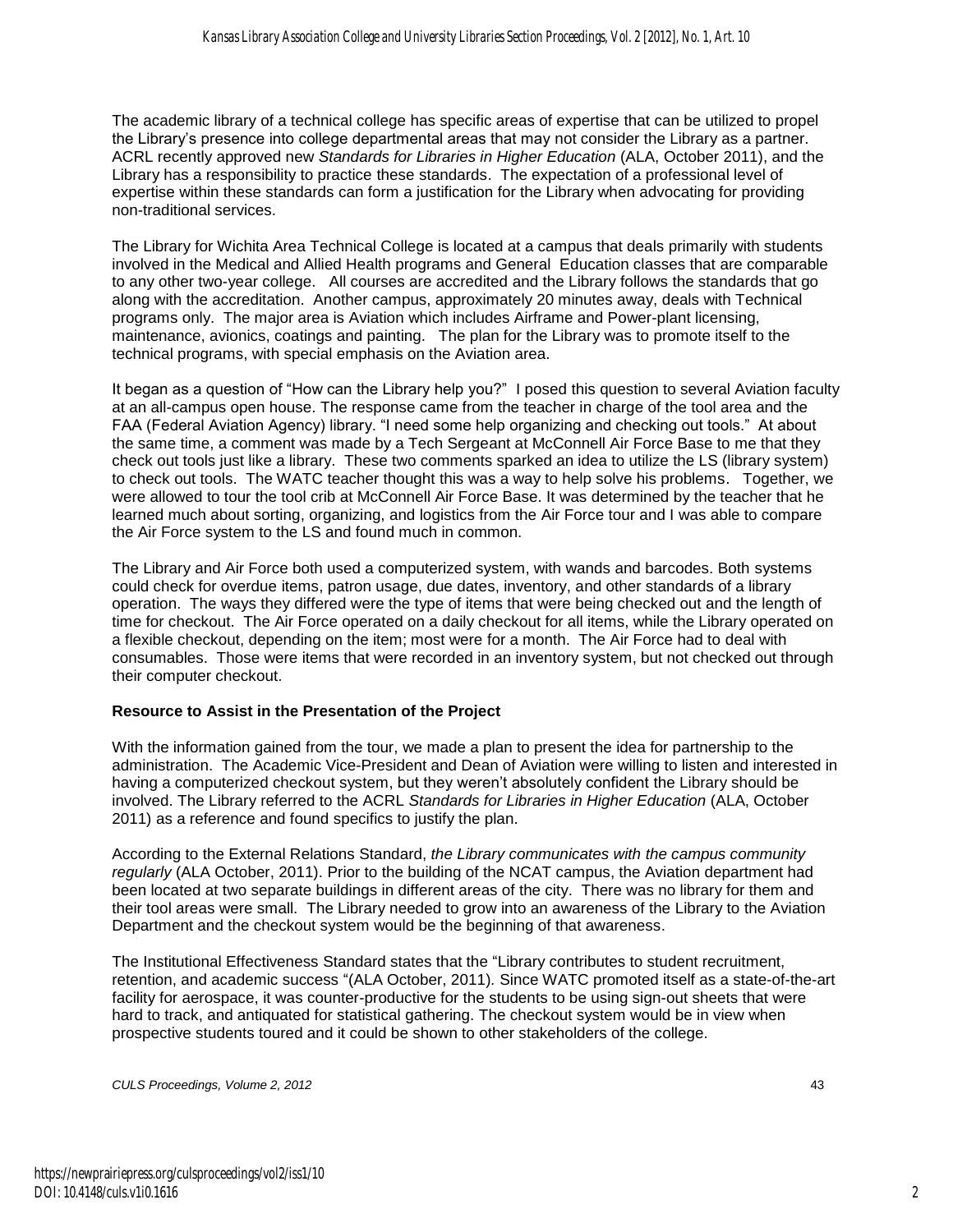The Professional Values Standard emphasizes, "*User-centered service"* (ALA October, 2011)*.* The students also needed an awareness that a library existed for their use. The Library needed to be present for all students in the college. With this beginning, the plan was for the Library to eventually train the Aviation faculty and the students in Information Literacy and provide them with other materials for personal checkout.

The Professional Values Standard also states that "*the Library engages in collaborations both on campus and across institutional boundaries "* (ALA October, 2011)*.* Not only did the Library need to grow awareness, there needed to be an interactive relationship, with the Aviation department taking an active role in the relationship with the Library. The Aviation department would need to take ownership of the process to make it successful. The Library would provide support for questions that would be "library" in nature, such as setup of the checkout details.

The Professional Values Standard says that "t*he Library shares successes, results, and makes improvements"* (ALA October, 2011)*.* The Library System had recently been updated, so the current product was now web-based. This offered a no-cost solution that could be utilized from anywhere, whether it be in a different department or at another campus. The company was already aware of the project and had determined there would be no charge, since this was not an official "branch" library addition. The Librarian needed to be physically present in the setup and launch of the project and be ready to assist however necessary to make the project a success. There also needed to be follow-up and an evaluation after a specific time period to determine success, any needed adjustments, and possible expansions such as the FAA Library.

The External Relations Standard states that "*Library personnel convey a consistent message about the library and engage in their role as ambassadors in order to expand user awareness of resources, services, and expertise"* (ALA October, 2011)*.* If the Library was to become a viable component for all departments, the Library needed the information about the project to be known across the campuses. Although there was only one librarian, the Aviation department needed to serendipitously become "librarians," and spread the information about the project.

#### **Tarmac (Road) Blocks**

The first road block that surfaced was the Dean of the Aviation, who came with the question, "Who"s going to know how to run this system if you leave?" I explained there were three sources for help: the LS company had great support and they were aware of the project. I had confidence in his team that I was training. They were excited and ready to work on it and they wanted the project to succeed; soon they would become the experts. Any librarian with an MLS and experience in working with a LS would be able to continue the project. The project was allowed to continue.

To win support of other faculty in the department, I visited with each of them when they stopped by the tool area and eventually, I brought my lunch and ate with them. They soon found out I loved airplanes and my husband was part of the military, which most of them had also been in. They liked the idea of the tool area becoming "computerized," as there had been problems with students forgetting to sign out items and tool boxes not being inspected correctly, so missing items weren"t reported in a timely manner.

The Aviation Faculty member explained there were two types of items: checkout items that came back to the area and consumables that needed some type of inventory systems. I explained that the Library system would work best for the checkout, but eventually, we might be able to figure out an inventory system.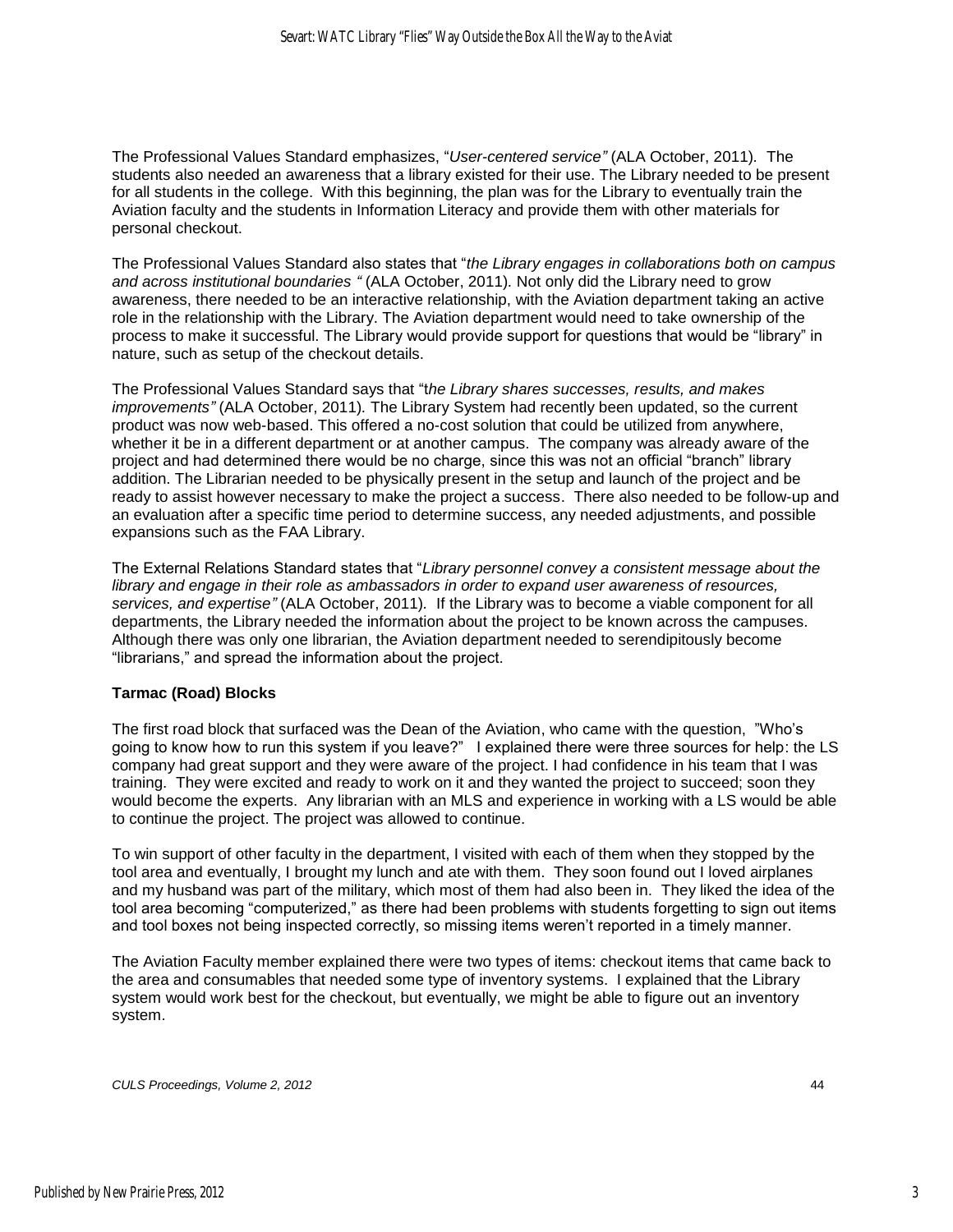The project was launched over a two-month period in the summer and the logistics situations began immediately. Items had to be configured and cataloged differently for inclusion in the system. The items would not show in the Library catalog for the public. Since I had little experience in cataloging, I checked the cataloging records for *equipment* as a source of information and was able to follow their guidance. Our patron records were inserted from the college student system, so I could not change the patron circulation class, so instead, a special item circulation class was set up called "aviation tools". A specific checkout period needed to be set up for two shifts each day. By the time this came up in the project, the Aviation Faculty member was calling technical support at the company and working through this problem on his own. There was also a problem of inspection and responsibility for the tool boxes, since the teachers previously did not have a consistent system for inspection, and as a result, this problem was also worked out by the Aviation Faculty member to the pleasure of the entire faculty. The student workers adapted easily to the new system, and soon were training each other with specific system tasks assigned to each. The logistical situations continue to be worked on and the project has been determined a success by those in the tool area, including the Dean, and the Academic Vice-President.

The FAA Library was in a separate area, and included the paper resources from long ago that were not in the computerized system. The Library staff straightened the items on the shelves and provided bookends. It was determined to not catalog the materials for checkout.

#### **Evaluation of the Endeavor**

The standards of ACRL serve as a basis for evaluation of the project from the Library"s perspective. According to the External Relations Standard *"The Library communicates with the campus community regularly"* (ALA October, 2011) *.* At a recent faculty in -service, I was given time to speak about the Library and our services. This was a direct result of the project with the Aviation area.

The Professional Values Standard: "*User-centered service"* (ALA October, 2011), definitely applies because the Aviation instructors have been outspoken in their support of the library"s programs. Their students have started to request Interlibrary Loans. A magazine rack of library-ordered magazines will soon be put in their area.

The Professional Values Standard, "*The Library engages in collaborations both on campus and across institutional boundaries"* certainly applies here because after the recent Big Read in Wichita of the book, *The Things They Carried* by Tim O"Brien, which was about the Vietnam War. Because of the ongoing project and contact, four of the faculty members agreed to tape an interview about their experiences during the Vietnam War and one was the featured reader at the Big Read kickoff event.

The Professional Values Standard, which states that "*The Library shares successes, results, and makes improvements",* can be applied once again because this project became a conversation throughout campus; other areas are interested in working with the Library.

The External Relations Standard: *Library personnel convey a consistent message about the library and engage in their role as ambassadors in order to expand user awareness of resources, services, and expertise,* was also applied because I was able to speak at CULS about the project and a few colleges and universities came asking questions about areas at their schools that may benefit from the same experience, so the conversation continues.

I wish to make the suggestion that librarians should "act" way outside the traditions of the Library, not just think outside. Ask the question, "Where can I act?" and then be willing to make the commitment of time, personal contact, and work to make it a success, rising to the same level as the standards set for our profession.